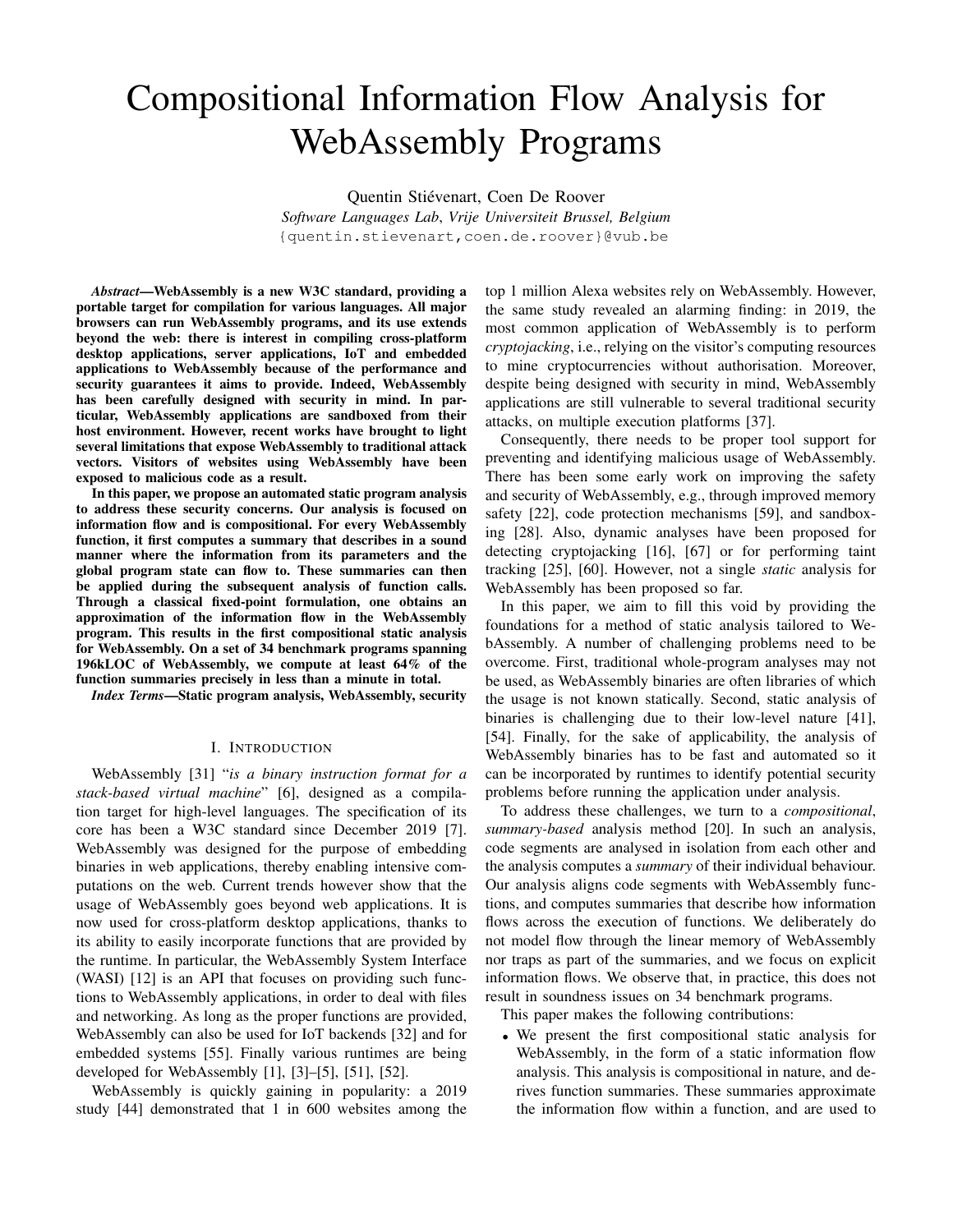conduct an inter-procedural analysis in a compositional manner.

- We demonstrate how a static analysis for WebAssembly can benefit from the design of WebAssembly to statically over-approximate indirect function calls.
- We implemented our analysis within a framework that we will open source. We evaluated our analysis on 34 WebAssembly programs, totalling 196kLOC, which were analysed in less than 2 minutes, with a precision of 64%.

# II. MOTIVATION

<span id="page-1-0"></span>In this section, we motivate the desiderata for any static analysis of WebAssembly and highlight the peculiarities of WebAssembly that distinguish it from other assembly languages in terms of static analysis support.

# *A. Analysis with Security Applications*

Safety has been a focal point in the design of WebAssembly, as mentioned in the documentation: "*the design of WebAssembly promotes safe programs by eliminating dangerous features from its execution semantics*" [\[8\]](#page-10-14). However, suitability as an efficient compilation target for languages such as C and C++ has received equal consideration. A linear memory model [\[22\]](#page-10-9) is the key feature to which WebAssembly owes this suitability, meaning that memory is represented as an array of bytes that can be read from and written to without limitations. To ensure safety, WebAssembly programs —and their linear memory— are isolated from the host execution environment: an incorrect manipulation of the linear memory cannot result in arbitrary code being executed on the host execution environment. However, they are still prone to the usual vulnerabilities such as buffer overflows within their own execution. Similarly, although the isolation of the WebAssembly executable limits the possibilities for remote code execution, it is feasible [\[40\]](#page-11-9) nonetheless through a combination of indirect function calls, buffer overflow, and code executing functions such as Emscripten's emscripten\_run\_script which can run arbitrary JavaScript code on the browser. Lehmann et al. [\[37\]](#page-10-8) have even demonstrated that WebAssembly binaries are vulnerable to various attacks, and that this is the case on several execution platforms.

# *B. Static Analysis of Binaries*

To address the increasing security concerns, WebAssembly refinements such as improved memory safety [\[22\]](#page-10-9) and twoway sandboxing [\[28\]](#page-10-10) as well as code protection mechanisms [\[59\]](#page-11-4) have been proposed. The first dynamic analyses for vulnerability detection have also been proposed, against cryptojacking [\[67\]](#page-11-5) and unwanted information flow [\[25\]](#page-10-12), [\[60\]](#page-11-6). To this date, however, no automated static analysis has been proposed to protect the browser or WebAssembly runtime from executing malicious instructions.

WebAssembly is a binary instruction language by definition. For the browser or runtime executing WebAssembly instructions, the original source code of the compiled program is no longer available. On the one hand, this is unfortunate as source code can often be analysed with higher precision as it reflects developer intentions more directly. On the other hand, analysing a smaller binary language comes with the advantage that its semantics is often well-defined. The core language specification of WebAssembly is not only a W3C standard, but it has also been mechanically formalised [\[68\]](#page-11-10). Notably, the WebAssembly specification does not contain any undefined behaviour.

Static data flow analysis of x86 binaries is notoriously difficult, mostly due to the difficulty of constructing the required Control Flow Graph (CFG) in the presence of arbitrary jump instructions. Several data flow analyses [\[23\]](#page-10-15), [\[35\]](#page-10-16), [\[45\]](#page-11-11), [\[54\]](#page-11-8) dedicate a separate and complex analysis to this task, or have to refine a pre-computed CFG during their own analysis [\[14\]](#page-10-17). The design of WebAssembly alleviates this challenge. Branching instructions unambiguously identify the targets of their jumps, either as a single target (with the br instruction), two targets  $(br_i$  if), or a static list of targets (br\_table). Moreover, function calls —another form of branching— come in two forms: the call  $i$  instruction calls the function identified by index  $i$  (statically defined), while the call\_indirect  $t$  instruction calls the function of type  $t$ , of which the index is at a location in a statically defined table, given by the value on the top of the stack. Hence, the call\_indirect instruction is the only unknown in the control flow of WebAssembly. By relying on type information, the targets of an indirect call can be approximated, enabling the construction of an approximate call graph before analysis.

# *C. Compositional Analysis*

A WebAssembly module is defined as a set of functions, some of which are *exported* and made available to the host execution environment, some of which are *imported* and are made available by the host execution environment to be called from within the WebAssembly module. This bi-directional interface enables replacing JavaScript libraries with more efficient binaries, which is a prevalent practice as Musch et al. found that 39% of the top 1 million Alexa websites that rely on WebAssembly do so in the form of binary libraries [\[44\]](#page-11-3).

Hence, any whole-program analysis would require knowing how a WebAssembly module is used by the client code, and needs to support analysing both client-side JavaScript code and WebAssembly code. This would be a tremendous engineering effort, and would potentially result in slow analyses, as wholeprogram analyses are known to face scalability issues [\[30\]](#page-10-18), [\[72\]](#page-11-12). Instead, we argue that some form of *compositional* analysis is required. In a compositional analysis, the approximation of the semantics of an entire program is obtained by composing the approximations of the semantics of the program's parts [\[20\]](#page-10-13). As a result, a compositional analysis can not only analyse whole programs, but can also analyse portions of programs from any entry point, which fits the need for analysing libraries where an entry point is a function call. Compositional analyses, and similar forms of modular analyses, have been shown to scale well [\[17\]](#page-10-19), [\[24\]](#page-10-20), [\[27\]](#page-10-21), [\[29\]](#page-10-22), [\[33\]](#page-10-23), [\[43\]](#page-11-13), [\[58\]](#page-11-14), [\[71\]](#page-11-15).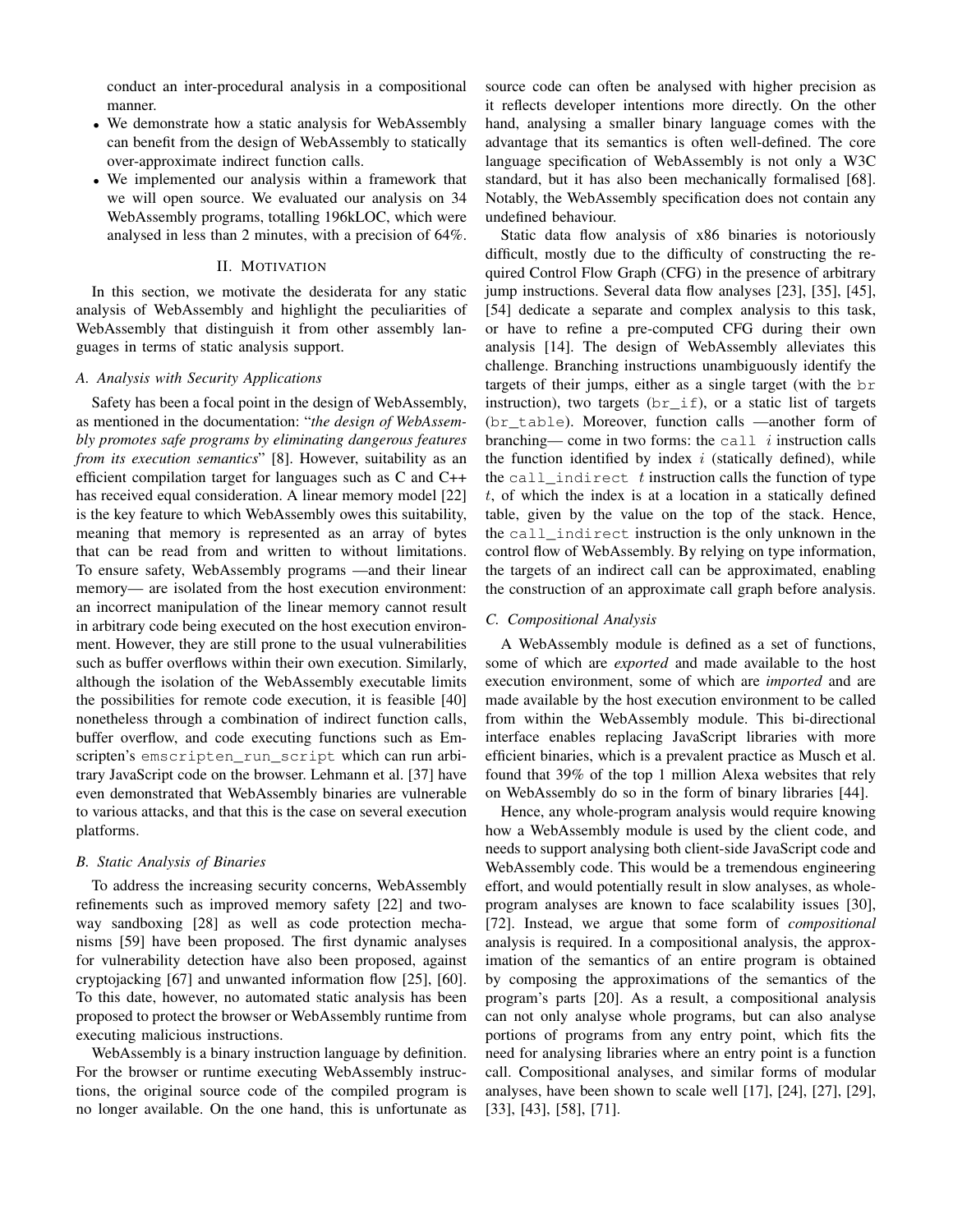A summary-based compositional analysis approximates the semantics of a program part through a *summary*. In our case, the program parts that are analysed in isolation from each other are the functions of the WebAssembly program under analysis. The information maintained in the summary for a function needs to be sufficiently precise to support the purpose of the analysis. To enable determining unwanted information flow, a function summary should at least provide an approximation of what it returns in terms of its parameters and how it modifies the global variables (i.e., registers). It may also include information on how the linear memory is updated. As an example, consider the following excerpt of a WebAssembly module with one global variable. This is the definition of a function that takes one argument and returns a value. It first pushes the constant 1 on the value stack (line [3\)](#page-2-0), then pushes the value of local variable 0 (line [4\)](#page-2-1), which is the first parameter to the function. Finally, both values are added with the binary operation add, which reads both values from the stack and pushes the result on the stack (line [5\)](#page-2-2). The top value of the stack after the last instruction is the return value of the function. Hence, this function returns the value of its parameter incremented by one, and does not modify the global variable.

```
1 (type (func i32 -> i32))
2 (func (type 1) (local)
3 i32.const 1 ;; stack is: [1]
    local.get 0 ;; stack is: [arg0, 1]
5 i32.add) ;; stack is: [arg0+1]
```
<span id="page-2-2"></span>For this function, our summary-based compositional analysis produces the summary  $({\{parameter(0)\}, \{global(0)\}})$ . This indicates that the return value (first element of the tuple) contains information from the first parameter of the function, and that the global variable after the execution of the function only contains information from the global variable before the execution. This summary holds regardless of the values of its parameters, the values of the global variables, and the content of the linear memory.

# III. MINIWASM: A MINIMAL VERSION OF WEBASSEMBLY

For presentation purposes, we introduce MiniWasm as a subset of WebAssembly that contains all defining features that should be supported by a static analysis. Our implementation is *not* limited to the MiniWasm subset, and supports the full WebAssembly language except for traps. We refer to the WebAssembly specification [\[7\]](#page-10-2) and its mechanisation [\[68\]](#page-11-10) for a formal treatment of the full language. MiniWasm retains the following defining features of WebAssembly:

- 32-bit integers.
- Instructions for structured control flow: blocks (block), loops (loop), and structured conditional jumps ( $br\_if$ ).
- Instructions to manipulate the WebAssembly runtime: the local variables (local.get, local.set), the global variables (global.get, global.set), and the linear memory (load, store).
- Instructions for direct and indirect function calls (call, call\_indirect).
- Instructions for unary and binary operations (*unop* and *binop*).
- Imported functions that are left undefined.
- Function pointer indirection through a *table*.

A MiniWasm *module* is composed of a list of function types, a set of functions, and a table that identifies function pointers. Without loss of generality, MiniWasm does not contain the following features of the WebAssembly specification:

- Other datatypes: WebAssembly supports 64-bit integers, 32-bit floats, 64-bit floats, as well as various operations on these types.
- A WebAssembly module may declare the initial contents of the memory as part of its definition. The contents of the memory can then be modified, either during the execution of a WebAssembly function, or by the host environment. This is not included in MiniWasm, because we do not know how the memory may be changed by the host environment, and the results of a compositional analysis need to be valid for any change to that memory.
- MiniWasm does not feature exceptional control flow (traps) nor the return instruction.
- In WebAssembly, functions may have names: these are easier to read than indices when referring to a function in call instructions. Moreover, WebAssembly modules may export functions, giving them a name, such that they can be called from the host environment. MiniWasm does not contain any name.
- MiniWasm only features conditional branching  $(br_i \text{ if}),$ as other WebAssembly branching instructions (br, br\_table) can be rewritten as conditional branching.
- In contrast to the actual WebAssembly specification, the linear memory of MiniWasm is a map from 32-bit integer values to 32-bit integer values, and the store and load operations do not have an extra parameter to specify alignments, signedness, and pack size.

# *A. Syntax of MiniWasm*

The syntax of MiniWasm is defined below.

```
module ::= (module type∗
func∗
table)
   type ::= (type (func ft))
   bt, ft ::= t^* \rightarrow t^*t ::= i32
   func ::= (func (type tidx))
        | (func (type tidx) (local t
∗) instr∗)
   table ::= (table n<sup>*</sup>)instr ::= data | control
   data ::= drop | t.const n | t.binop | t.unop| local.get n | local.set n
        | global.get n | global.set n| load | store
 control ::= block bt instr∗ end | loop bt instr∗ end
        | call ft n | call_indirect ft | br_if l
n, l, tidx ::= a number
```
A MiniWasm module (definition *module* in the syntax) contains: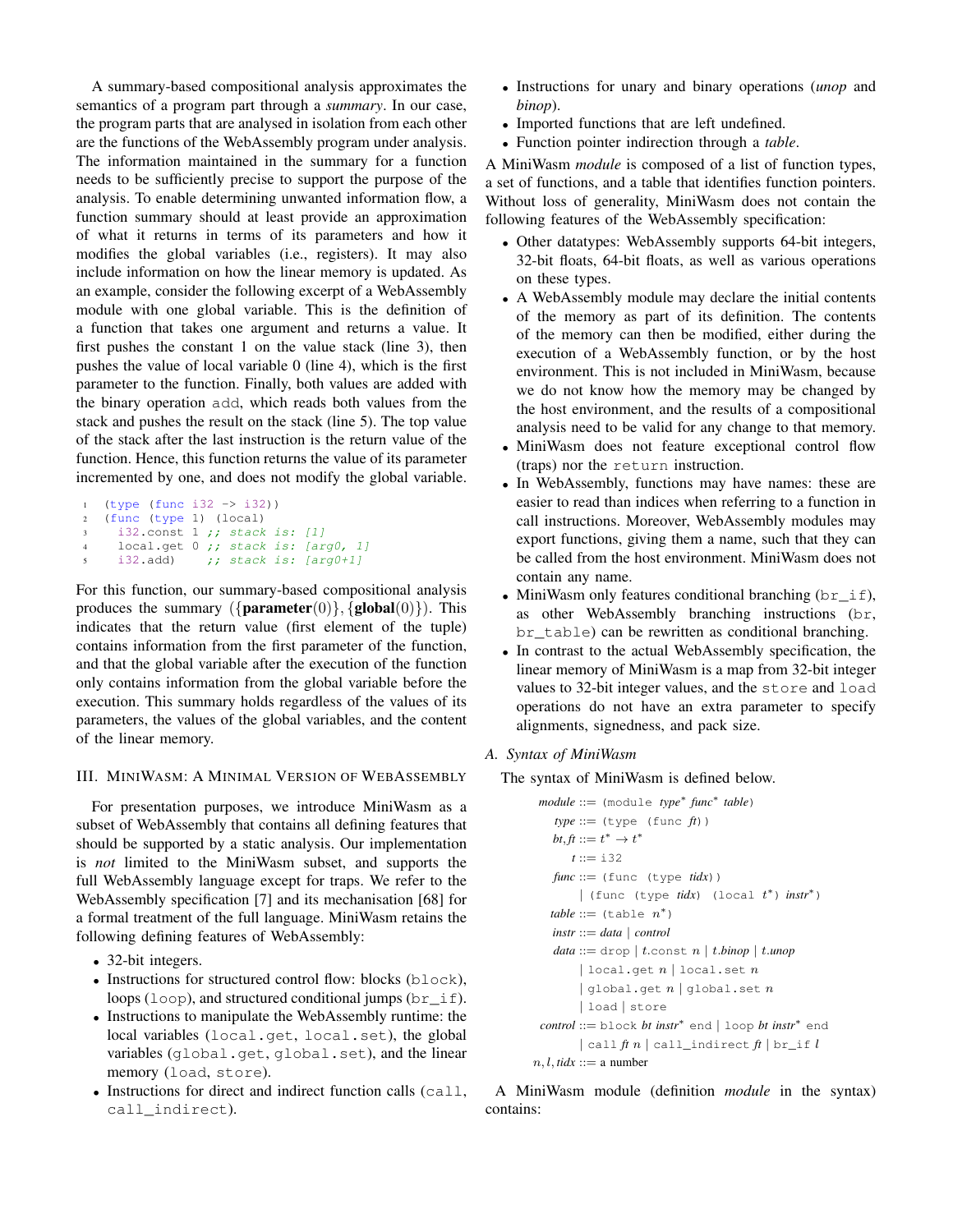- A sequence of function type declarations (*type*<sup>∗</sup> ).
- A sequence of function declarations (*func*<sup>∗</sup> ).
- A table (*table*) that is used to identify targets of indirect function calls: the table is a sequence of function indices that may be called upon a call\_indirect instruction.

A function can either be an *imported* function, defined by the host environment, or a function defined in the module. A function has a type, which is declared by providing its index *tidx* in the sequence of type declarations. A defined function may have local variables, and consists of a sequence of instructions. Local variables are not named but rather indexed, and are composed of first the function's parameters, followed by the declared locals: a function with one parameter and two local variables can access local variable 0 for accessing its parameter, and local variables 1 and 2 for accessing the declared local variables. Instructions can either be *data instructions*, which are instructions that manipulate the stack (drop, *const*), locals (local.get and local.set) or globals (global.get and global.set). Or, they can be *control instructions*, which influence the program's control flow. We leave *binop* and *unop* unspecified as our analysis will not distinguish between operators. Blocks (block) and functions are annotated with their types (respectively, *bt* and *ft*). We denote by *btin* (resp. *btout*) the input arity (resp. output arity) of a block type, and similarly for a function type. Blocks act as delimiters inside functions, for identifying jump targets. Below we illustrate MiniWasm through a few examples.

# *B. MiniWasm Examples*

The following example demonstrates the use of structured jump instructions. The  $br\_if$  instruction is used to jump out of a number of enclosing blocks, or to jump back the beginning of a loop. Here, br\_if 0 at line [9](#page-3-0) will break out of the current block (ranging from line [4](#page-3-1) to line [12\)](#page-3-2) if the top value on the stack is non-zero. In general, br\_if n breaks out of the nth parent block, or to the beginning of a loop as we will see in the next example.

```
1 (type (func i32 i32 -> i32))
2 (func (type 1) (local)
3 ;; this block leaves one value on the stack
4 block -> i32
5 local.get 0 ;; stack is [arg0]
6 local.get 1 ;; stack is [arg1, arg0]
7 ;; breaks out of the block
8 ;; if argl is non-zero
9 br_if 0
10 drop ;; stack is []
11 local.get 1 ;; stack is [arg1]
12 end)
13 ;; final stack is [arg1] if arg1 = 0
14 ;; otherwise it is [arg0]
```
<span id="page-3-2"></span><span id="page-3-0"></span>The following example demonstrates the use of the loop construct and of local variables. The function takes one argument and produces one return value. To do so, it relies on two extra local variables (declared on line [3\)](#page-3-3). The local variables are manipulated with instructions local.get and local.set. The local variables of a function are in fact a sequence formed by the parameters of the function followed

by the declared local variables, which are initialised to 0 upon function entry. The behaviour of a break instruction in a loop block is to jump to the beginning of the loop. In case the end of the loop is reached without breaking, the loop ends its execution. This means that in the following code, the loop iterates while local1-1 is non-zero.

```
1 (type (func i32 -> i32))
2 (func (type 1)
3 (local i32 i32)
4 local.get 0 ;; stack is [arg0]
    local.set 1 ;; stack is []
6 loop
7 local.get 2 ;; stack is [local2]
8 i32.const 1 ;; stack is [1, local2]
9 i32.add \qquad ;; stack is [local2+1]10 local.set 2 ;; stack is []
11 local.get 1 ;; stack is [local1]
12 i32.const 1 ;; stack is [1, local1]
13 i32.sub ;; stack is [local1-1]
14 local.set 1 ;; locall is set to local1-1
15 local.get 1 ;; stack is [local1]
16 br_if 1
17 end
18 local.get 2)
```
The final example illustrates direct and indirect function calls. A direct function call is performed by placing the arguments on the stack (lines [4](#page-3-4) and [5\)](#page-3-5), followed by issuing the call instruction (line [8\)](#page-3-6). The function called will be the function that has the corresponding index: in this case, the function with index 0 is called. Function indices are assigned to each function by following the order in which they are defined in the module: function 0 is the first function declared in the module. The return value of the called function will be on the top of the stack after the function call. Finally, the control flow returns to the caller once the called function has finished its execution. For indirect function calls, arguments are also placed on the stack (lines [10](#page-3-7) and [11\)](#page-3-8). Then, an index is placed on the stack (line [12\)](#page-3-9) before performing the call\_indirect instruction (line [13\)](#page-3-10). This index will be looked up in the table (declared on line [14\)](#page-3-11), and the corresponding function will be called. In this case, index 0 is looked up in the table: it points to function 0, which is therefore called. Note that the call\_indirect instruction provides the type of the function to be called.

```
1 (type (func i32 i32 -> i32))
2 (func (type 1) (local) ...) ;; function 03 (func (type 1) (local)
4 i32.const 0
5 i32.const 1
\frac{1}{1} ; calls fun. 0 with [0,1] as arguments
7 ;; results in 0+1
8 call 0
9 drop ;; stack is now empty
10 i32.const 10
11 i32.const 15
12 i32.const 0
13 call_indirect i32 i32 -> i32)
14 (table
15 0 ;; "pointer" to function 0
16 1) ;; "pointer" to function 1
```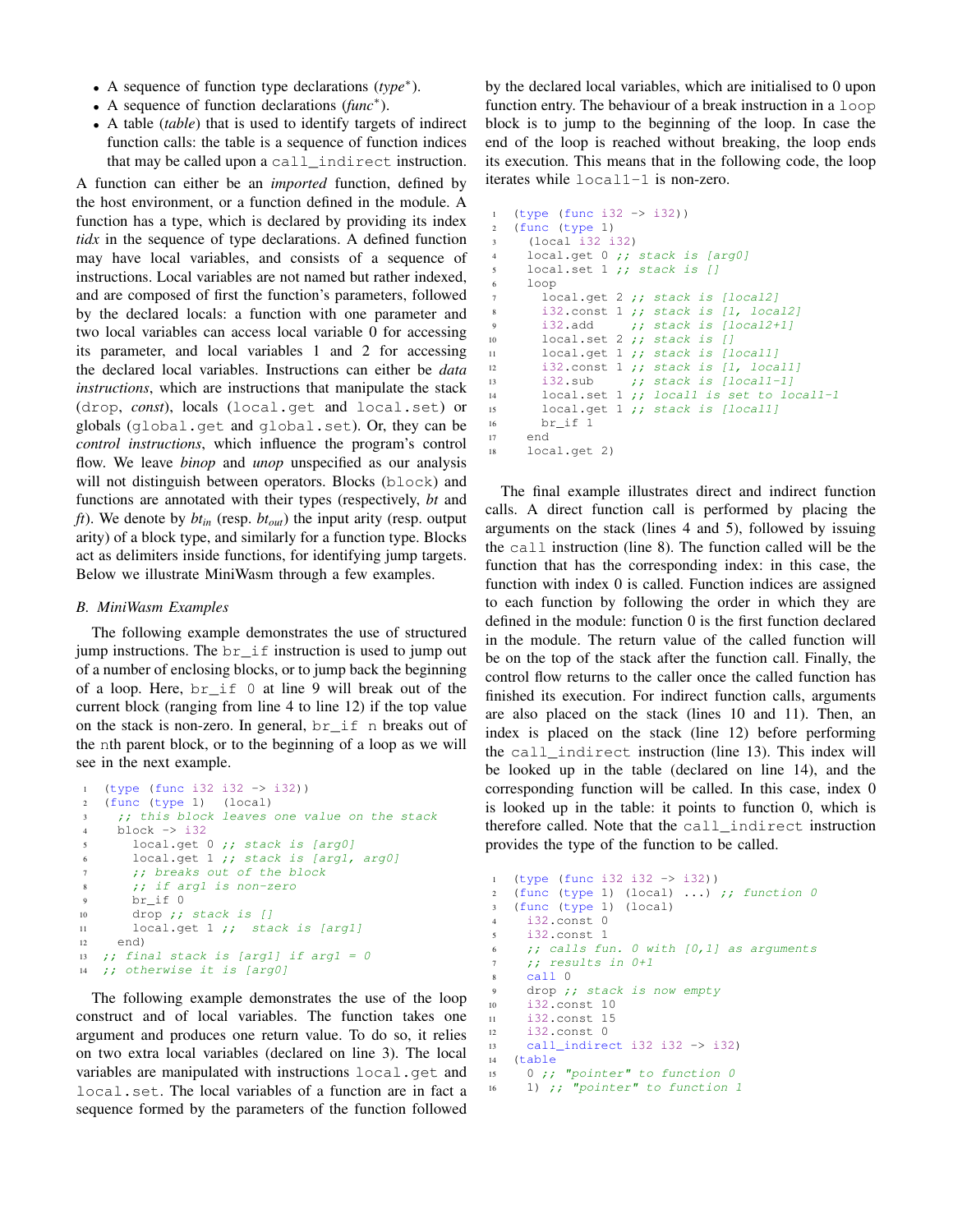# <span id="page-4-0"></span>*C. Semantics of MiniWasm*

This formalisation is inspired by the implementation of the WebAssembly specification [\[9\]](#page-10-24), which itself supports the full WebAssembly language. A *state* of the execution of a MiniWasm module consists of a stack of values (denoted  $V$ ), a stack of *administrative instructions*, called the *administrative stack*  $(A)$ , local variables  $(L)$ , global variables  $(G)$ , and the linear memory  $(M)$ . Accessing the value in linear memory M at address v is denoted  $M[v]$ , and updating the value at address  $v_1$  with value  $v_2$  is denoted  $M[v_1 \mapsto v_2]$ . Administrative instructions are either a plain MiniWasm instruction (plain), or synthetic indications that a function is being invoked (**invoke**), that a function call is being executed (frame), that a break has happened (br), or labels that identify blocks and loops (label). The linear memory is represented as a mapping from values to values. Functions have a type (*ft*), a number of local variables (n), and a body which is a sequence of instructions.

*state* ∈ *State* = *VStack* × *AStack* × *Locals* × *Globals* × *Mem* L ∈ *Locals* = *Value*<sup>∗</sup>  $G \in Globals = Value^*$  $v \in$  *Value* =  $\mathbb{I}^{32}$ , the set of 32-bit integers V ∈ *VStack* = *Value*<sup>∗</sup>  $A \in \text{AStack} = \text{AInstr}^*$  $M \in Mem = Value \rightarrow Value$  $a\text{instr} \in \text{AInstr} ::= \text{plain}(\text{instr})$  $|$  invoke( $fun, fidx)$ ) frame( $n, F, V, A, fidx$ )  $|\operatorname{br}(n, V)| \operatorname{label}(n, instr^*, V, A)$  $fun ::= (ft, n, instr^*)$ *fidx*, n are integers

The execution of a MiniWasm module is performed by the transition function defined in Figure [1.](#page-5-0) We use the following notation for sequences:  $a^*$  and A are sequences of  $a, a \cdot A$ prepends element  $a$  to the sequence  $A$ ,  $A \cdot A'$  concatenates two sequences,  $A_i$  is the *i*th element of a sequence, take  $(n, A)$ keeps only the first *n* elements from a sequence,  $\text{drop}(n, A)$ drops the first *n* elements from a sequence, and  $rev(A)$  is the reverse of sequence A. A sequence of 0, of length n, can be constructed by  $zeros(n)$ .

Data Instructions. drop removes the top value from the value stack. i32.const pushes a constant on the stack. For unary and binary operations, we assume that the behaviour of i32.*unop* (resp. i32.*binop*) is described by function unary (resp. binary). Accessing and modifying locals and globals is performed by accessing or updating the corresponding sequence of values  $(L \text{ or } G)$ . Loading from and storing to the linear memory is a matter of accessing or updating the memory mapping M.

Blocks, Loops, and Breaks. The semantics for block and loop instructions is to place a label on the administrative stack, containing the body instructions to execute and the number of values to keep from the stack when breaking from the label. Breaking means jumping either *out* of the nth parent block (hence the number of values kept on the stack is the out arity of the block), or back to the beginning of the nth parent loop (hence the number of values kept

on the stack is the in arity of the loop). The value stack within the label only contains the required number of values to execute the corresponding body. The notation **plain**(*instr*)<sup>∗</sup> in the transition rule means that all instructions of the sequence *instr*<sup>∗</sup> are wrapped in a plain instruction. In case the top value of the stack is not 0, a  $br\_if$  instruction results in a br administrative instruction being pushed, with the same level as requested by the br instruction. Otherwise, br\_if is a no-op.

Function Calls and Frames. A call instruction extracts the body of the function called with the helper function function (which we assume has access to the function definitions of the module), and marks the function call through the invoke administrative instruction. In contrast, a call\_indirect instruction looks up the module table to extract the function in the table of the module at the index given by the value at the top of the stack. We assume function table-lookup has access to the module table and returns the corresponding function index. An **invoke** administrative instruction creates a new frame. The locals of the frame are constructed by first extracting the arguments to the function from the stack, to which are appended the declared locals of the function, which are initialised to 0. The body of the function is itself wrapped in a label. In case all instructions in a frame have been executed, the frame has finished its execution and it is popped from the administrative stack. Otherwise, we continue stepping within the frame.

Labels. When all instructions within a label have been executed, the label can be removed. If a br administrative instruction has to be executed within a label, and the break level is 0, the current label is removed, the value stack is updated, and the instructions that have to be executed are placed on the administrative stack. For other break levels, the current label is removed and the level of the break is decreased. For any other instruction, an execution step is performed on the state inside the label.

## <span id="page-4-1"></span>IV. INSTRUMENTATION FOR INFORMATION FLOW

We now instrument the semantics of MiniWasm to characterise what has to be approximated by the static analysis presented in this paper. We are interested in the flow of information from function parameters and global variables to return values of functions, and to the global variables after a function execution. To this end, the instrumentation annotates values in the state space with taint information:

$$
Value^T = \mathbb{I}^{32} \times TaintMap
$$

Taint information is a mapping from function indices to sets of taint sources: either parameters, or global variables. The bottom taint map  $\perp$  assigns no taint to all function indices.

TaintMap = 
$$
(\mathbb{N} \to \mathcal{P}(Taint))
$$
  
Taint ::= **parameter** $(n) |$ **global** $(n)$   
 $\bot = \lambda n.\varnothing$ 

For example, the value  $(1, \begin{bmatrix} 1 & \mapsto \end{bmatrix}$  **parameter** $(0), 2 \mapsto$ { $\mathbf{parameter}(0), \mathbf{parameter}(1)$ } means that the 32-bit integer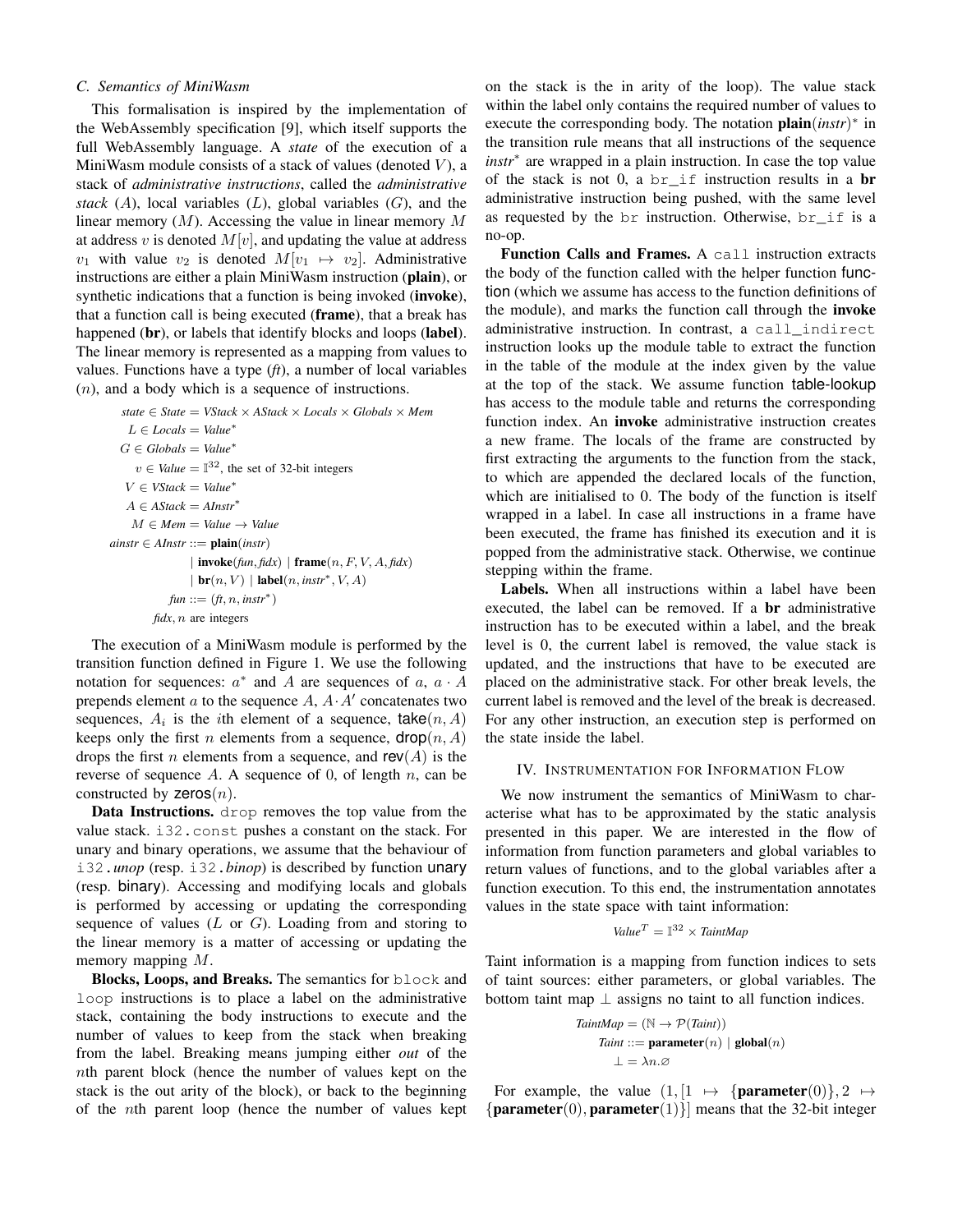| Data         | $v \cdot V$ , plain $(\text{drop}) \cdot A, L, G, M \rightarrow V, A, L, G, M$                                                                                                                                                 |  |
|--------------|--------------------------------------------------------------------------------------------------------------------------------------------------------------------------------------------------------------------------------|--|
| instructions | $V$ , plain(i32.const n) $\cdot$ A, $L$ , $G$ , $M \to n \cdot V$ , $A$ , $L$ , $G$ , $M$                                                                                                                                      |  |
|              | $v_2 \cdot v_1 \cdot V$ , plain $(i.32 \cdot binop) \cdot A, L, G, M \rightarrow binary(binop, v_1, v_2) \cdot V, A, L, G, M$                                                                                                  |  |
|              | $v \cdot V$ , plain(i32, unop) $\cdot A$ , $L$ , $G$ , $M \rightarrow$ unary(unop, $v$ ) $\cdot V$ , $A$ , $L$ , $G$ , $M$                                                                                                     |  |
|              | V, plain(local.get $l$ ) $\cdot$ A, L, G, M $\rightarrow$ L <sub>1</sub> $\cdot$ V, A, L, G, M                                                                                                                                 |  |
|              | $v \cdot V$ , plain $(\text{local.set } l) \cdot A, L, G, M \rightarrow V, A, L_0 \cdots L_{l-1} \cdot v \cdot L_{l+1} \cdots L_n, G, M$                                                                                       |  |
|              | $V$ , plain(qlobal.get g) $\cdot A$ , $L$ , $G$ , $M \rightarrow Gq \cdot V$ , $A$ , $L$ , $G$ , $M$                                                                                                                           |  |
|              | $v \cdot V$ , plain(global.set g) $A, L, G, M \rightarrow V, A, L, G_0 \cdots G_{q-1} \cdot v \cdot G_{q+1} \cdots G_n, M$                                                                                                     |  |
|              | $v \cdot V$ , plain(load) $\cdot A$ , $L$ , $G$ , $M \to M[v] \cdot V$ , $A$ , $L$ , $G$ , $M$                                                                                                                                 |  |
|              | $v_2 \cdot v_1 \cdot V$ , plain(store) $\cdot A, L, G, M \rightarrow V, A, L, G, M[v_1 \mapsto v_2]$                                                                                                                           |  |
| Blocks.      | V, plain(block bt instr <sup>*</sup> end) $\cdot A, L, G, M \to \text{drop}(bt_{in}, V)$ , label(bt <sub>out,</sub> $\epsilon$ , take(bt <sub>in</sub> , V), plain(instr) <sup>*</sup> ) $\cdot A, L, G, M$                    |  |
| loops,       | V, plain(loop bt instr <sup>*</sup> end) $\cdot$ A, L, G, M $\rightarrow$ drop(bt <sub>in</sub> , V), label(bt <sub>in</sub> , instr <sup>*</sup> , take(bt <sub>in</sub> , V), plain(instr) <sup>*</sup> ) $\cdot$ A, L, G, M |  |
| and breaks   | $0 \cdot V$ , plain $(\text{br}\_\text{i} f n) \cdot A, L, G, M \rightarrow V, A, L, G, M$                                                                                                                                     |  |
|              | $v \cdot V$ , plain(br if n) $A, L, G, M \to \epsilon$ , br(n, V) $A, L, G, M$ if $v \neq 0$                                                                                                                                   |  |
| Function     | V, plain(call ft fidx) $\cdot$ A, L, G, M $\rightarrow$ V, invoke(function(fidx), fidx) $\cdot$ A, L, G, M                                                                                                                     |  |
| calls        | $v \cdot V$ , plain(call_indirect ft) $\cdot A$ , $L$ , $G$ , $M \to V$ , invoke(function(fidx), fidx) $\cdot A$ , $L$ , $G$ , $M$ where fidx = table-lookup(v)                                                                |  |
| and frames   | V, invoke $((ft, n, instr^*), fidx) \cdot A, L, G, M \rightarrow V$ , frame $(t_{out}, L', \epsilon, \text{label}(t_{out}, \epsilon, \epsilon, \text{plain}(instr)^*), fidx) \cdot A, L, G, M$                                 |  |
|              | where $L' = \text{rev}(\text{take}(f_{t_m}, V)) \cdot \text{zeros}(n)$                                                                                                                                                         |  |
|              | $V,$ frame $(n, \_, V', \epsilon, \text{fid} x) \cdot A, L, G, M \rightarrow V' \cdot V, A, L, G, M$                                                                                                                           |  |
|              |                                                                                                                                                                                                                                |  |
| Labels       | $V,$ label $(\_,\_,V',\epsilon) \cdot A, L, G, M \rightarrow V' \cdot V, A, L, G, M$                                                                                                                                           |  |
|              | V, label(n, instr <sup>*</sup> , _, br(0, V' · _)) · A, L, G, M $\rightarrow$ take(n, V') · V, plain(instr) <sup>*</sup> · A, L, G, M                                                                                          |  |
|              | V, label $(n, \_,\_,\text{br}(n, V') \cdot \_) \cdot A, L, G, M \rightarrow V, \text{br}(n-1, V') \cdot A, L, G, M$                                                                                                            |  |
|              | $V,$ label(n, instr <sup>*</sup> , $V', A'$ ) $\cdot$ $\cdot$ $A, L, G, M \rightarrow V$ , label(n, instr <sup>*</sup> , $V'', A'') \cdot$ $\cdot$ $A, L', G', M'$ if $V', A', L, G, M \rightarrow V'', A'', L', G', M'$       |  |

<span id="page-5-0"></span>Fig. 1. Semantics of MiniWasm. spaced according to the corresponding paragraphs in Section [III-C.](#page-4-0)

value 1 has been computed in a way that is influenced by the first parameter of function 1 and by the first and second parameters of function 2: information flows from each of these parameters to this value. We only deal with explicit information flow in the present paper, which is in line with current research [\[49\]](#page-11-16), [\[56\]](#page-11-17), [\[57\]](#page-11-18). Taint maps are joined componentwise, e.g.,  $[1 \mapsto \{\text{parameter}(0)\}] \sqcup [1 \mapsto \emptyset]$  ${parenter(1)} = [1 \mapsto {parameter(0), parameter(1)}].$ 

A summary represents how information flows from parameters and global variables to the optional return value of a function (represented as a sequence of length 0 or 1, in the domain  $\mathcal{P}(Taint)^{*}$ ), and to the global variables after the execution of the function (in the domain  $\mathcal{P}(Taint)^*$ ). This is therefore represented as a tuple of which the first element is the taint of the optional return value, and the second element the taint of the global variables. The instrumented semantics computes a set of summaries S. In order to construct a summary for a function with index *fidx*, helper function summary extracts from the instrumented information of the optional return value  $(t_r)$  the taint from the point of view of the current function  $(t_r[\text{fd}x])$ , and similarly for the global variables after the function execution.

$$
Summary = \mathcal{P}(Taint)^* \times \mathcal{P}(Taint)^*
$$
\n
$$
S \in Summaries = \mathcal{P}(Summary)
$$
\n
$$
Summary(fidx, (l, t, r)^*, (l, t, g)^*) = (t_r[fidx]^*, t_g[fidx]^*)
$$

The instrumentation of helper functions is given below. Unary and binary operations propagate the information from their parameters to their result. Function  $zeros<sup>T</sup>$  provides a sequence of zeros with no taint. Function taint-params (resp. taintglobals) marks parameters (resp. global variables) with their taint.

$$
\text{unary}^T(\text{unop}, (v, t)) = (\text{unary}(\text{unop}, v), t)
$$
\n
$$
\text{binary}^T(\text{binop}, (v_1, t_1), (v_2, t_2)) = (\text{binary}(\text{binop}, v_1, v_2), t_1 \sqcup t_2)
$$
\n
$$
\text{zeros}^T(0) = \epsilon
$$
\n
$$
\text{zeros}^T(n) = (0, \perp) \cdot \text{zeros}^T(n - 1)
$$
\n
$$
\text{taint-params}(\text{flat}, \epsilon, n) = \epsilon
$$
\n
$$
\text{taint-params}(\text{flat}, (v, t) \cdot V, n) = (v, t \sqcup [\text{flat} \mapsto \{\text{parameter}(n)\}])
$$
\n
$$
\cdot \text{taint-params}(\text{flat}, V, n + 1)
$$
\n
$$
\text{taint-global}(\text{flat}, \epsilon, n) = \epsilon
$$
\n
$$
\text{taint-global}(\text{flat}, (v, t) \cdot G, n) = (v, t \sqcup [\text{flat} \mapsto \{\text{global}(n)\}])
$$
\n
$$
\cdot \text{taint-global}(\text{split}, G, n + 1)
$$

Finally, the instrumentation of the semantics of MiniWasm is given in Figure [2,](#page-7-0) where the instrumentation is highlighted in grey. Only the non-trivial cases are given. The states are extended with a set of summaries produced,  $S$ . The i32.const instruction pushes a new value that has no taint. Unary (resp. binary) operations propagate information flow according to the unary<sup>T</sup> (resp. binary<sup>T</sup>) helper functions. Upon a function invocation, the parameters and global variables are marked with the appropriate taint, while other values have no taint.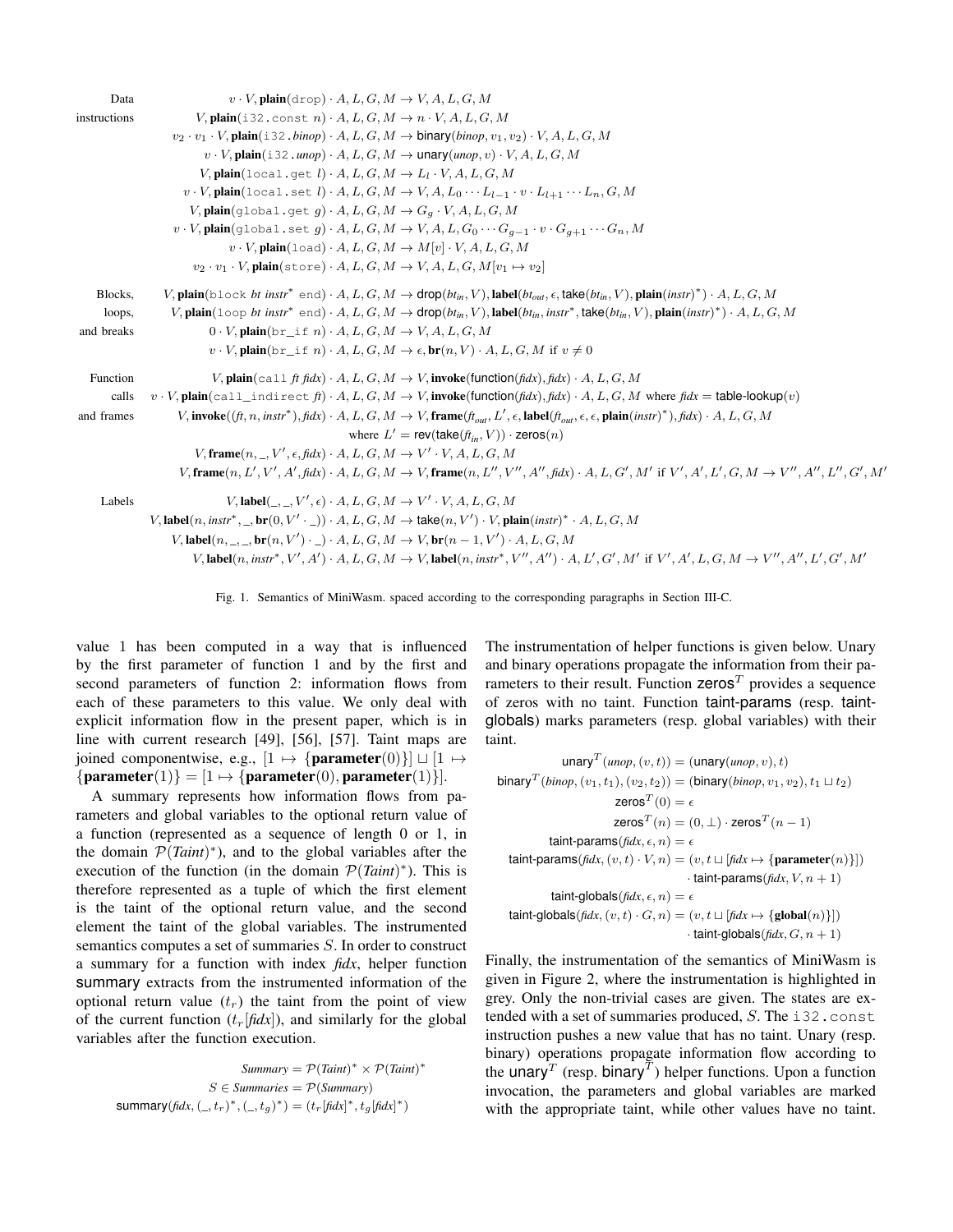Upon a function return, the summary of the corresponding function call is added to the set of summaries.

With this instrumented semantics, the execution of a module produces a set of summaries, where each summary corresponds to information flow for one function execution.

# V. COMPOSITIONAL INFORMATION FLOW ANALYSIS

We now turn to the static approximation of information flow function summaries. As motivated in Section [II,](#page-1-0) the static analysis is *compositional*: one function is analysed at a time, independently of its callers. Once a function summary has been inferred, it can subsequently be used to produce summaries for the callers of a function.

# *A. Control Flow Graphs*

The information flow analysis we describe here is expressed as a data flow analysis on a control flow graph (CFG). A CFG is a set of basic blocks connected by edges, with a single entry block and a single exit block. Each MiniWasm basic block either contains one control instruction, or is a sequence of data instructions. Jumps occur from control instructions to the start of another block. The CFG of a MiniWasm function can be constructed using the traditional CFG construction approach [\[10\]](#page-10-25). Unlike analyses for other binary instruction formats [\[14\]](#page-10-17), [\[23\]](#page-10-15), [\[35\]](#page-10-16), [\[45\]](#page-11-11), [\[54\]](#page-11-8), analyses for WebAssembly do not require approximating control flow jumps: the target of jump instructions (br, br\_if, br\_table) is always explicit.

#### *B. Runtime Structure Inference*

The information flow analysis relies on the ability to identify and name elements of the stack, locals, and globals. To that end, the analysis performs a first pass over the CFG to infer the shape of the stack and to assign a unique name for each stack location, local variable and global variable. After this inference phase, the size of the value stack before and after each instruction is known precisely. The following example is annotated with the inferred names for the stack, the locals, and the globals.

```
1 (type (func i32 -> i32))
2 (func (type 1) (local i32)
3 ;; stack: [], locals: [p0,l0], globals: [g0]
4 i32.const 1
5 ;; stack: [i0], locals: [p0,l0], globals: [g0]
6 local.get 0
7 ;; stack: [i1,i0], locals: [p0,10], globals: [g0]
8 i32.add)
    9 ;; stack: [i2], locals: [p0,l0], globals: [g0]
```
This analysis phase is performed as a walk through the CFG. For each instruction, we statically know how it modifies the stack. For example, the i32.const 1 instruction pushes a new value on the stack, hence a new name  $(i0)$  is created for that new stack location. The process is similar for instructions manipulating local and global variables, e.g., local.set updates a local variable, which is therefore assigned a new name. Special care needs to be taken upon merge points in the CFG: names that may differ have to be replaced. To do so, we extend the CFG with an extra merge node at every merge of the control flow. In this merge node, all names are replaced by fresh names. For example, if two nodes are connected to a merge node, where the top value of the stack has name  $x$  in one node, and name  $y$  in the other node, the top of the stack at the merge node will be  $z$ , and the analysis has to account that  $z$  results from joining  $x$  and  $y$ . This is similar to the use of  $\phi$ -nodes in compilers [\[50\]](#page-11-19). It is up to the analysis to correctly deal with these names.

# *C. Information Flow Analysis*

The information flow analysis computes, before and after each instruction, a map of names to the information that they may contain, represented as a set of *Taint*.

$$
S \in State = Name \rightarrow \mathcal{P}(Taint)
$$

The initial state of the analysis for a function that has  $n$ parameters, in a module that has  $m$  global variables, is the following, where all parameters and globals are assigned their own taint. We assume  $p_i$  (resp.  $q_i$ ) is the name corresponding to the ith parameter (resp. global variable).

$$
S_0 = [p_0 \mapsto \{\text{parameter}(0)\}, \dots p_n \mapsto \{\text{parameter}(n)\},
$$

$$
g_0 \mapsto \{\text{global}(0)\} \dots g_m \mapsto \{\text{global}(m)\}\}\
$$

The analysis is then described as a state transformer for each instruction:  $\left[$ *instr* $\left[$  $(S, V, L, G, V', L', G')$ , defined in Figure [3.](#page-7-1)<br>This state transformer computes the state ofter the instruction This state transformer computes the state after the instruction, given the state before the instruction  $(S)$ , and using information from the runtime structure inference phase, namely the names of the value stack, locals, and globals before the instruction  $(V, L, \text{ and } G)$ , as well as after the instruction  $(V',$  $L'$ , and  $G'$ ).

Instructions like drop and i32.const do not propagate any information. Unary and binary operations propagate information from their parameters to the resulting value. Instructions to manipulate locals and globals propagate information as follows. After getting the value of a local (resp. global) with local.get (resp. global.get), the top value of the stack is tainted with the taint from the local (resp. global). Modifying the value of a local (resp. global) with local.set (resp. global.set) propagates the information from the value set to the resulting local (resp. global).

For a store instruction, information is propagated from the stored value to the special name mem, which indicates that information may flow anywhere in the memory. This is a deliberately sound but coarse modelling of the memory, which cannot be refined without a precise modelling of numerical values. We leave such refinements for future work. For a load instruction, information is propagated from the special name mem to the resulting value.

For a call  $n$  instruction, the function that is called is known precisely: it is the nth function of the module. The information is propagated according to the information flow summary of that function, which we will describe shortly. For a call\_indirect  $t$  instruction, the called function is not known precisely, because the analysis does not derive any numerical properties, and the function called depends on the top value of the stack. However, the type  $t$  of the called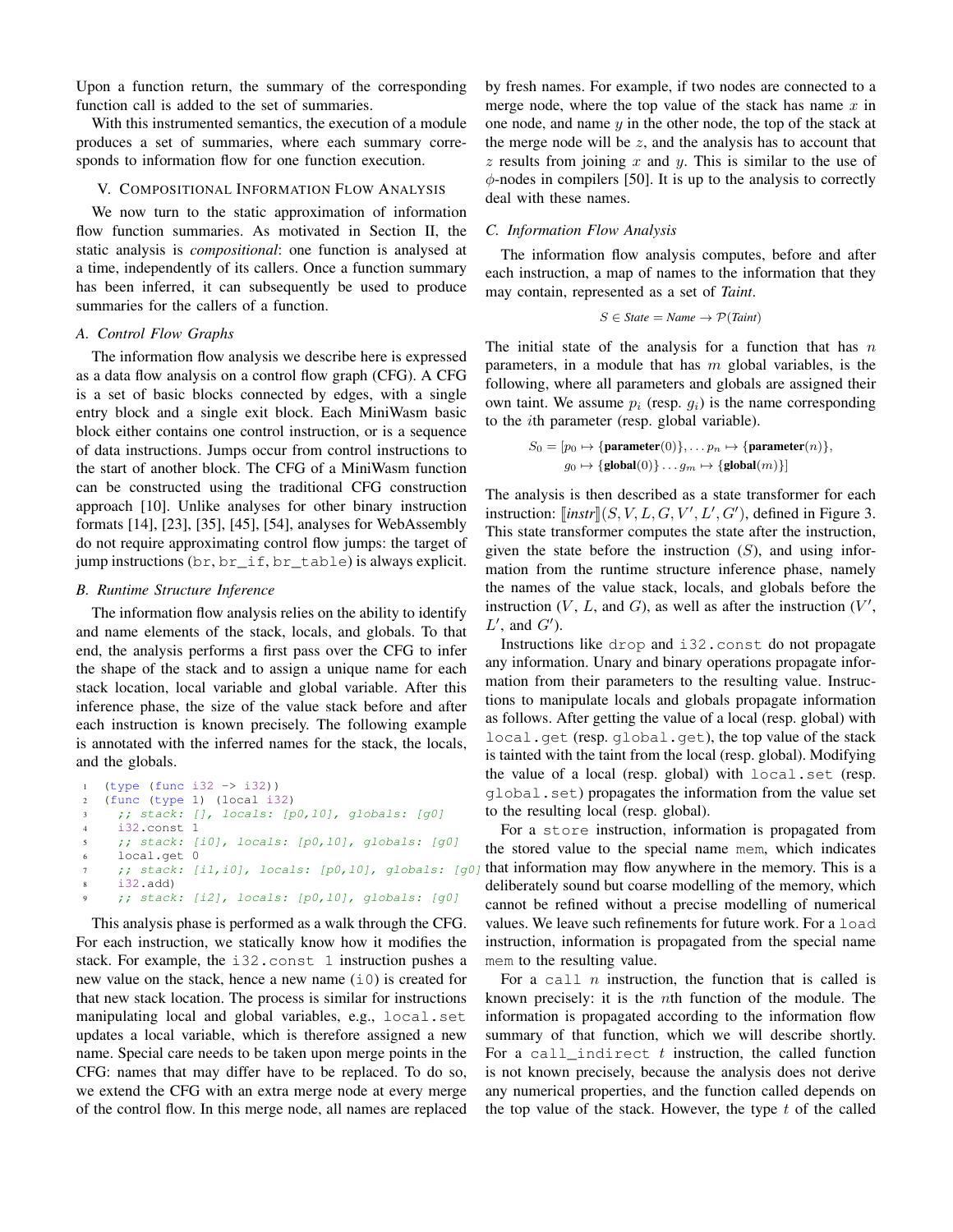

<span id="page-7-0"></span>Fig. 2. Instrumented semantics of MiniWasm.

 $[\![\text{drop}]\!](S, V, L, G, V', L', G') = S$  $[$ i32.const][S, V, L, G, V', L', G'] = S  $[i\,32 \cdot \text{binop}](S, v_2 \cdot v_1 \cdot V, L, G, v' \cdot V', L, G) = S[v' : S[v_1] \sqcup S[v_2]]$  $[i32 \cdot \text{unop}](S, v \cdot V, L, G, v' \cdot V', L', G') = S[v' : S[v]]$  $[\text{local.get } n](S, V, L, G, v' \cdot V', L', G') = S[v' : S[L_n]]$ 

 $[\text{local.set } n](S, v \cdot V, L, G, V', L', G') = S[L'_n : S[v]]$  $[\texttt{global.get } n](S, V, L, G, v' \cdot V', L', G') = S[v' : S[G_n]]$  $[\![\texttt{global.set}~n]\!](S, v \cdot V, L, G, V', L', G') = S[G'_n : S[v]\!]$  $[\text{store}](S, v_2 \cdot v_1 \cdot V, L, G, V', L', G') = S[\text{mem} : S[v_1]]$  $[\texttt{load}](S, V, L, G, v' \cdot V', L', G') = S[v' : S[\texttt{mem}]]$ 

 $[\text{call } n](S, V, L, G, V', L', G') = \text{apply-summary}(n, S, \text{rev}(\text{take}(f_{in}, V)), G, \text{vs}', G')$  $[\text{call\_indirect } t](S, v \cdot V, L, G, V', L', G') = \bigsqcup_{\text{apply-summary}(n, S, \text{rev}(\text{take}(f_{in}, V)), G, V', G')$  $n \in$ matching-funs $(t)$ 

<span id="page-7-1"></span>Fig. 3. State transformer for information flow analysis.

function is known. Hence, we know that a function that is the target of the call has to have a matching type, and has to be declared in the table of the module. We can therefore statically compute a set of functions that may be called, which is what we assume **matching-funs** :  $Type \rightarrow \mathcal{P}(\mathbb{N})$ does, returning a set of function indices. Then, each of these functions' summaries are applied, joining the results together.

#### *D. Information Flow Summaries*

An information flow summary describes how information propagates from a function's parameters and globals to its optional return value and to the globals after its execution. We present these summaries formally, for the case where there is exactly one return value. The general case is similar. Auxiliary helper function mk-summary constructs a summary from the state S of the information flow analysis at the end of the function, where  $v$  is the name of the top of the stack, and G are the names of the global variables at the end of the function execution. The bottom summary  $\perp$  maps the return value and each global to the empty set.

$$
Summary = \mathcal{P}(Taint) \times \mathcal{P}(Taint)^*
$$
  
m  
k-summary(S, v, G) = (S[v], S[G<sub>1</sub>] \cdots S[G<sub>m</sub>])  

$$
\bot = (\emptyset, \emptyset \cdots \emptyset)
$$

Function apply-summary applies a summary by first constructing a substitution  $\sigma$ , that will replace occurrences of parameters and globals in a set of taints by their taint before the call. Then, it sets the taint of the return value  $v'$  to the taint given by the summary after substitution, and similarly for all global variables. The summary itself is extracted by lookup-summary, which provides the summary for function  $n$ .

$$
\begin{aligned} \text{apply-summary}(n, S, V, G, v' \cdot V', G') \\ & = S[v' \mapsto \sigma(r), G_0' \mapsto \sigma(G_0''), \dots, G_m' \mapsto \sigma(G_m'')] \\ \text{where } (r, G'') & = \text{lookup-summary}(n) \\ \sigma(X) & = \bigsqcup_{\text{parameter}(i) \in X} S[V_i] \quad \sqcup \quad \bigcup_{\text{global}(i) \in X} S[G_i] \end{aligned}
$$

# *E. Intra-Procedural Analysis*

The state transformer presented in Figure [3](#page-7-1) can be computed for all instructions of a function, following the traditional dataflow analysis approach [\[47\]](#page-11-20). The only special case to take into account is to handle merge nodes of the CFG, which were introduced by the runtime structure inference. For our taint analysis, in case of a merge node that merges a variable x with a variable y into a variable z, the taint of z is  $S[x] \sqcup S[y]$ .

### *F. Bottom-Up Inter-Procedural Analysis*

We now have described a compositional analysis for Mini-Wasm functions. The main remaining question is: how do we know the summary to apply upon a function call? This is solved by performing a bottom-up inter-procedural analysis.

*Computing the call graph.* First, a call graph has to be computed for the WebAssembly module. Because all function call targets are either statically known in the case of the call instruction, or can be approximated by their type and the content of the module table in the case of the call\_indirect instruction, we can derive an approximate call graph.

*Computing the analysis schedule.* From this approximate call graph, we apply Tarjan's algorithm [\[62\]](#page-11-21) to compute the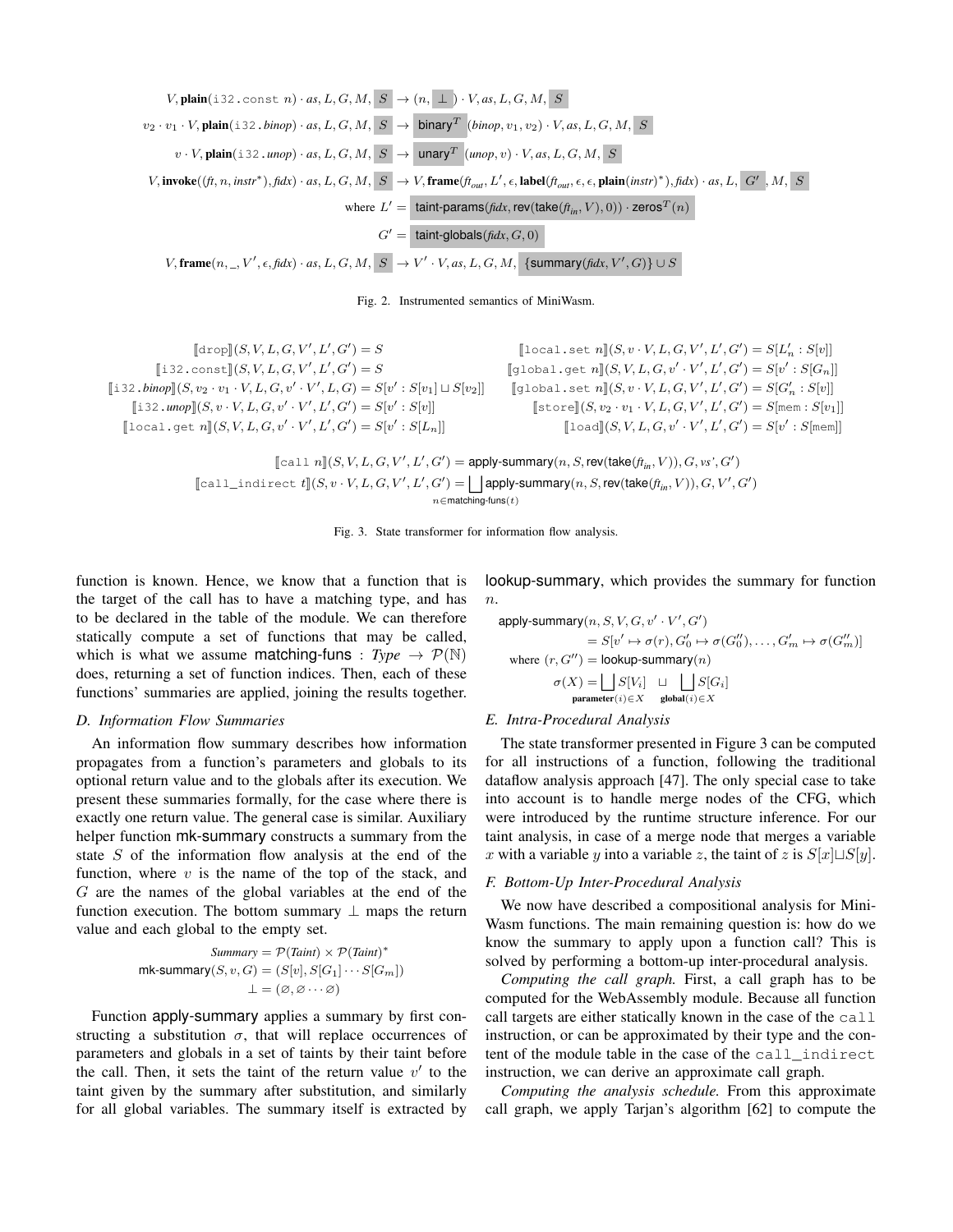strongly-connected components (SCCs) of the call graph, in topological order. The order of the SCCs gives us an *analysis schedule*: an SCC  $x$  precedes SCC  $y$  in this sequence if a function from  $y$  may call a function from  $x$ , hence  $x$  has to be analysed before  $y$  so that its summary is available during the analysis of  $y$ .

*Analysing an SCC.* The analysis of the entire module is therefore decomposed into the analysis of a set of functions that form an SCC. Each function of the SCC can then be analysed by the compositional analysis. A function call within an SCC either calls a function that has been fully analysed, as part of a previous SCC, or calls a function within the same SCC. In the first case, the summary of the called function is fully known and can be used. In the second case, the summary is unknown and we rely on the bottom summary. When one function of the SCC has been analysed, its callers that are within the same SCC are scheduled for (re-)analysis, as they can now rely on a more complete summary. This proceeds in a fixed-point fashion, until all summaries have reached their fixed point, and the analysis can proceed with the next SCC.

*Handling Imported Functions.* A MiniWasm module can have functions that are not defined, but that rather are *imported*. In WebAssembly, such functions usually stem from WASI. For each imported function, we manually encode an information flow summary. For example, WASI's proc\_exit function takes an argument and terminates the execution of the program. Hence, its summary is the bottom summary: it does not propagate any information.

# *G. Soundiness of Summaries*

A summary does not retain information about how information flows within the memory during the function execution. This is a deliberate choice that breaks the soundness of the analysis at the benefit of precision. This similar to what the *soundiness manifesto* advocates [\[39\]](#page-10-26). As we shall see in our evaluation, we did not encounter any unsound result despite this choice: WebAssembly functions do not seem to store values that are coming from memory in the global variables, nor to return such values. It would be possible to retain this information by preserving the information from the special name mem in the summary, and propagate it upon application. This may cause a precision loss though: any function that stores one of its arguments in memory taints the entire memory with the information from its argument. Subsequent loads in this function would be tainted with that information. We envision that retaining information about numerical values would allow a more precise modelling of the store, and hence more precise summaries even when the store is included.

# VI. EVALUATION

We have implemented the information flow analysis presented here in around 3000 LOC of OCaml code.<sup>1</sup> Our implementation is not limited to MiniWasm, but supports the complete WebAssembly standard. To assess the precision of

<sup>1</sup>Available at:<https://github.com/acieroid/wassail/releases/tag/scam2020>

the results of the analysis, we also instrumented the concrete interpreter that accompanies the WebAssembly specification [\[9\]](#page-10-24), following our instrumentation presented in Section [IV.](#page-4-1)

We have run our analysis on 34 C programs, coming from two benchmark sources: the first 30 are the entirety of the PolyBench benchmarks [\[48\]](#page-11-22) which implement arithmetic kernels, and all feature indirect function calls. The remaining 4 are selected from the Language Benchmark Game [\[26\]](#page-10-27), which aim at evaluating performance of programming languages, and do not require complex language features such as parallelism, nor indirect function calls. Both have been used in the evaluation of program analyses [\[15\]](#page-10-28), [\[19\]](#page-10-29), [\[46\]](#page-11-23), [\[53\]](#page-11-24). We compiled each program to WebAssembly using clang 10.0.1, and linked with a libc implementation built on top of WASI [\[2\]](#page-10-30). We used a laptop with an Intel i7-8650U CPU, with 32GB of RAM, with OCaml 4.10.0.

<span id="page-8-0"></span>TABLE I BENCHMARK PROGRAMS, ANALYSIS TIME (IN SECONDS) AND PRECISION OF RESULTING SUMMARIES (PREC.).

| Program        | LOC  | Time | Prec. | Program       | <b>LOC</b> | Time | Prec. |
|----------------|------|------|-------|---------------|------------|------|-------|
| 2mm            | 6815 | 2.09 | 6/9   | heat-3d       | 5935       | 1.47 | 4/8   |
| 3mm            | 6906 | 2.09 | 6/9   | iacobi-1d     | 5708       | 1.44 | 4/8   |
| adi            | 6002 | 1.48 | 4/8   | iacobi-2d     | 5811       | 1.46 | 4/8   |
| atax           | 6777 | 2.07 | 7/10  | lu            | 6164       | 1.53 | 5/9   |
| bicg           | 6779 | 2.05 | 7/10  | ludcmp        | 7202       | 2.18 | 7/10  |
| cholesky       | 6142 | 1.52 | 5/9   | mvt           | 6663       | 2.04 | 6/9   |
| correlation    | 6769 | 2.07 | 6/9   | nussinov      | 6809       | 2.11 | 6/10  |
| covariance     | 6672 | 2.07 | 6/9   | seidel-2d     | 5756       | 1.42 | 4/8   |
| deriche        | 6052 | 1.52 | 4/8   | symm          | 6771       | 2.04 | 6/9   |
| doitgen        | 6681 | 1.97 | 6/9   | syr2k         | 6696       | 2.02 | 6/9   |
| durbin         | 5762 | 1.51 | 4/8   | syrk          | 6642       | 2.02 | 6/9   |
| fdtd-2d        | 6760 | 1.99 | 6/9   | trisolv       | 6590       | 2.10 | 6/9   |
| floyd-warshall | 5760 | 1.38 | 4/8   | trmm          | 6649       | 2.03 | 6/9   |
| gemm           | 6685 | 2.07 | 6/9   | fankuchredux  | 439        | 0.08 | 4/4   |
| gemver         | 6778 | 2.05 | 6/9   | mandelbrot    | 945        | 0.07 | 2/2   |
| gesummy        | 6632 | 2.00 | 6/9   | nbody         | 295        | 0.03 | 2/2   |
| gramschmidt    | 6889 | 2.10 | 6/9   | spectral-norm | 221        | 0.06 | 3/3   |

To measure precision, we ran both the static analysis and the instrumented concrete interpreter (i.e., a dynamic analysis) in order to generate static and dynamic information flow summaries respectively. For each function, we evaluate the precision of the summary  $S_s$  produced by the static analysis as follows. First, we join all dynamic summaries  $S_{d_1}, \ldots, S_{d_n}$ produced for that function (each dynamic summary correspond to one function execution), resulting in  $S_d$ . In case no summary has been produced by the dynamic analysis, this means that the function was not reached by the dynamic analysis. We therefore cannot assess the precision of the static analysis for that function, and we ignore these functions in our evaluation. For functions that have dynamic summaries, we have one of the following situations:

- $S_d = S_s$ , in which case the static analysis is fully precise.
- $S_s$  misses information from  $S_d$ , in which case the static analysis has produced an unsound result (i.e., a false negative). This did not happen in our evaluation, even though summaries are *soundy* [\[39\]](#page-10-26) as they do not model the taint of the linear memory.
- $S_s$  includes more information than  $S_d$ , e.g.,  $S_s$  =  $({\{parameter(0)\}, \epsilon})$  (the return value contains information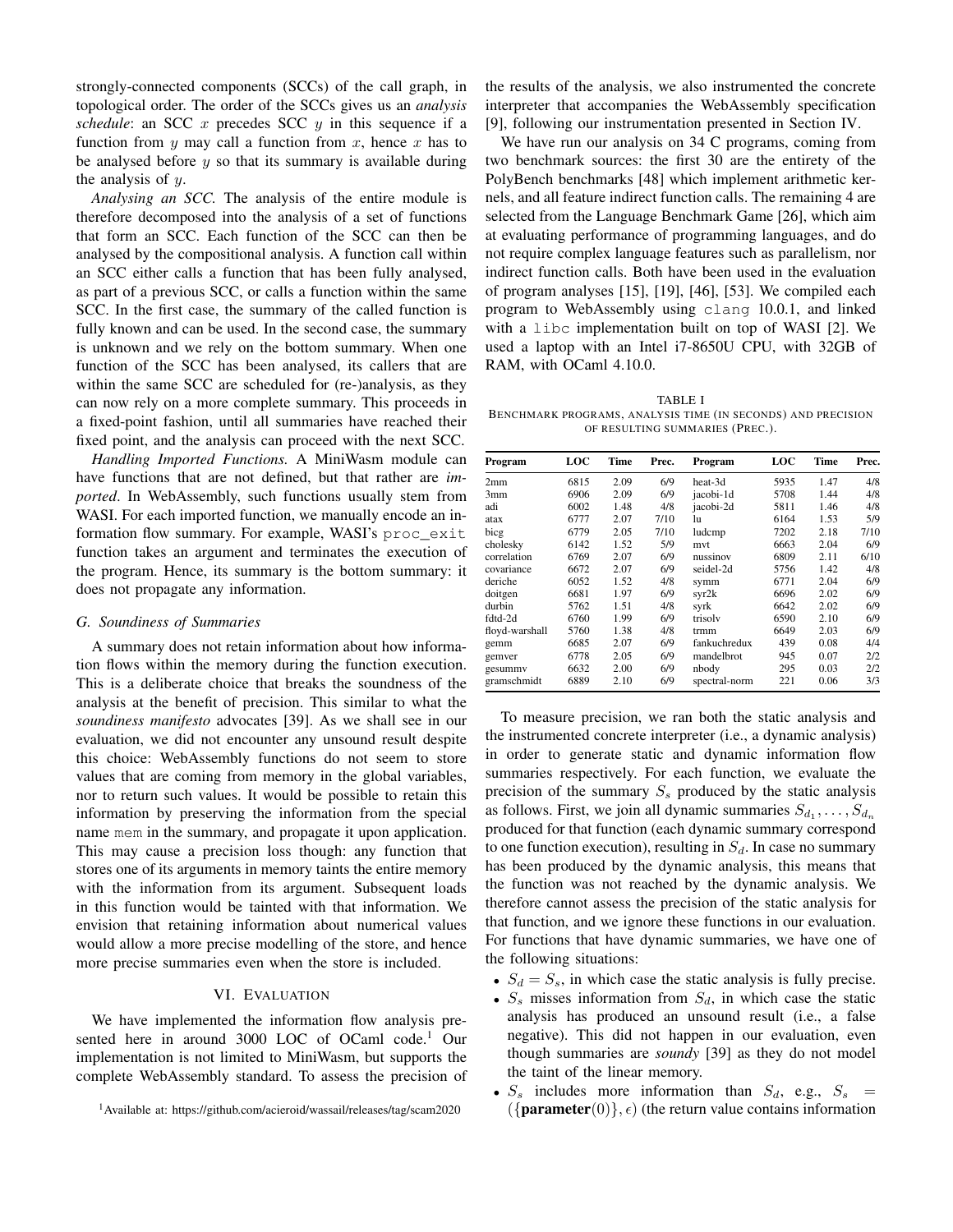from its first parameter) and  $S_d = (\emptyset, \epsilon)$  (the return value does not contain any information from its parameters). This means that the static analysis *may* have produced imprecise results for that function (i.e., a false positive). We therefore count this as an imprecise summary. In practice, however, it can be that some paths within a function that are not reached by the dynamic analysis, are taken into account by the static analysis. In this case, even though the summary derived by the static analysis may be fully precise, it will not be reported as so. Hence, the precision reported here is a lower bound on the actual precision of the analysis.

Computing this for all functions of a module gives us a ratio, e.g., 6/9 for the 2mm program, indicating that the static analysis computed 6 static summaries that are fully precise and are true positives, and 3 that are potentially false positives. This evaluation method is similar to how other taint analysers are evaluated [\[49\]](#page-11-16), with the difference that we measure precision on function summaries rather than solely on unwanted information flows.

Table [I](#page-8-0) lists the benchmark programs along with the time taken to analyse them, and our measure of precision. In total, 196157 LOCs are analysed in 56.13 seconds, with a precision lower bound of 64% for the resulting summaries. The analysis running time is low: each benchmarks is analysed within 2 seconds, and on average 3495 LOC are analysed per second, with peaks up to 13500 LOC/s for shorter benchmarks like mandelbrot. The total precision is of 64%, which is in line with other static taint analysis tools [\[49\]](#page-11-16), [\[64\]](#page-11-25). We notice however that the precision varies depending on the benchmark suite: it is of 100% on programs from the Language Benchmark Game, and of 62% on programs from the PolyBench benchmark suite. A closer look at the results for the PolyBench benchmark suite shows that many of the programs share common functions, some of which are analysed imprecisely, which propagates to all analysis results.

#### VII. RELATED WORK

# *A. WebAssembly*

Even though WebAssembly is a recent standard, there has been some work focusing on its analysis and verification. Lehmann et al. [\[38\]](#page-10-31) present a dynamic analysis framework for WebAssembly. Instead of instrumenting a WebAssembly interpreter (Section [IV\)](#page-4-1), one could instrument WebAssembly programs with Wasabi to compute the same information. Watt et al. [\[69\]](#page-11-26) propose a separation logic for WebAssembly, enabling manual verification of functions and modules. Our approach derives less expressive properties, but in a fully automated way. Another existing approach, taken by CT-Wasm, is to provide a rich type system for WebAssembly [\[70\]](#page-11-27).

# *B. Summary-Based Analyses*

Summary-based analyses have been used on numerous occasions to achieve scalable static analyses, as an alternative to whole-program analyses. Saturn [\[11\]](#page-10-32) is summary-based, using logic programming to analyse C programs. The design of summaries is left to the analysis designer. A points-to analysis developed with Saturn can scale up to the size of the Linux kernel. Tang et al. [\[61\]](#page-11-28) present summaries in the presence of callbacks in libraries, when a function may have to be reanalysed even if a summary has already been produced, due to new reachability relations. This is not a situation that can occur in our case as each function is analysed independently of its callers. Cassez et al. [\[18\]](#page-10-33) demonstrate the use of function summaries in a modular analysis, using trace abstraction refinement. Yan et al. [\[72\]](#page-11-12) propose to redesign the Soot framework for supporting summaries, arguing that summaries should be integrated within program analysis frameworks.

# *C. Taint Analysis*

A taint analysis identifies information flow from a *source* (e.g., user input) to a *sink* (e.g., a database query). There exists general-purpose static taint analyses [\[63\]](#page-11-29), [\[64\]](#page-11-25) and specific static taint analyses, for Android [\[13\]](#page-10-34), [\[36\]](#page-10-35), web applications [\[34\]](#page-10-36), JavaScript [\[57\]](#page-11-18), and event-driven programs [\[21\]](#page-10-37).

The notion of *taint summary* is not new. Zhang et al. [\[73\]](#page-11-30) rely on taint summaries to optimise a dynamic taint analysis. Staicu et al. [\[57\]](#page-11-18) dynamically extract *taint specifications* for JavaScript libraries, which can then be used by static analysis tools. The taint specifications inferred are more specific than our summaries due to the object-oriented nature of JavaScript.

# *D. Static Analysis of Binaries*

There is extensive work on static analysis of binaries for different platforms. We already covered existing work for WebAssembly, and we cover here work on different platforms, that are the most related to this work. Most importantly, Ballabriga et al. [\[15\]](#page-10-28) recently presented a static analysis that focuses on memory indirections by the use of polyhedral numerical domains, applied to ARM binaries. Adapting this to our setting would allow the analysis to properly support memory indirections. Moreover, the use of numeric domains as done by related work on binary analysis [\[42\]](#page-11-31), [\[54\]](#page-11-8) could improve the precision of our analysis: knowledge of numerical properties would enable resolving indirect calls with more precision, as well as a better modelling of the memory. The Soot framework [\[65\]](#page-11-32) analyses JVM bytecode, which is also a stack-based binary format. Our runtime structure inference shares similarities with Soot's analysis phases on Baf bytecode [\[66\]](#page-11-33), namely that the shape of the stack needs to be inferred before and after each instruction.

#### VIII. CONCLUSION

The WebAssembly standard is gaining popularity, and there is a need for analysis tools to assess the quality of WebAssembly modules. In this paper, we propose the first compositional static analysis for WebAssembly, in the form of an information flow analysis. This analysis is compositional, enabling it to analyse functions independently of their calling context, resulting in a scalable analysis.

#### ACKNOWLEDGEMENTS

This work was partially supported by the *"Cybersecurity Initiative Flanders"*.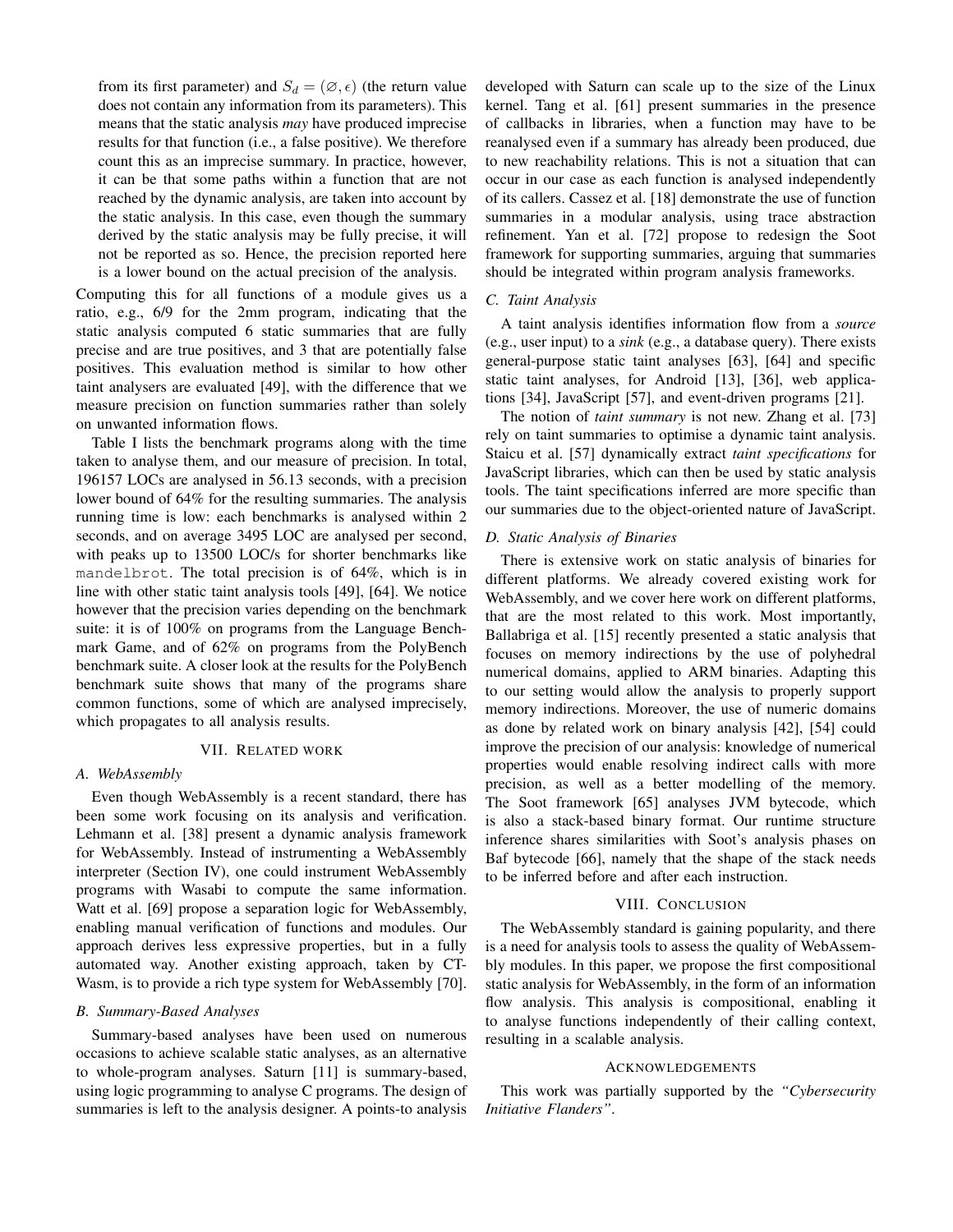# **REFERENCES**

- <span id="page-10-5"></span>[1] Lucet, the sandboxing webassembly compiler. [https://github.com/](https://github.com/bytecodealliance/lucet) [bytecodealliance/lucet.](https://github.com/bytecodealliance/lucet)
- <span id="page-10-30"></span>[2] WASI libc implementation for webassembly. [https://github.com/](https://github.com/WebAssembly/wasi-libc) [WebAssembly/wasi-libc.](https://github.com/WebAssembly/wasi-libc)
- <span id="page-10-6"></span>[3] Wasm3: A high performance webassembly interpreter written in c. [https:](https://github.com/wasm3/wasm3) [//github.com/wasm3/wasm3.](https://github.com/wasm3/wasm3)
- [4] Wasmer: The leading webassembly runtime supporting wasi and emscripten. [https://github.com/wasmerio/wasmer.](https://github.com/wasmerio/wasmer)
- <span id="page-10-7"></span>[5] WasmTime: A standalone runtime for webassembly. [https://github.com/](https://github.com/bytecodealliance/wasmtime) [bytecodealliance/wasmtime.](https://github.com/bytecodealliance/wasmtime)
- <span id="page-10-1"></span>[6] WebAssembly. [https://webassembly.org/.](https://webassembly.org/)
- <span id="page-10-2"></span>[7] WebAssembly Core Specification. URL: [https://www.w3.org/TR/](https://www.w3.org/TR/wasm-core-1/) [wasm-core-1/.](https://www.w3.org/TR/wasm-core-1/)
- <span id="page-10-14"></span>[8] WebAssembly: Security. [https://webassembly.org/docs/security/.](https://webassembly.org/docs/security/)
- <span id="page-10-24"></span>[9] Webassembly specification, reference interpreter, and test suite. [https:](https://github.com/WebAssembly/spec) [//github.com/WebAssembly/spec.](https://github.com/WebAssembly/spec)
- <span id="page-10-25"></span>[10] Alfred V. Aho, Ravi Sethi, and Jeffrey D. Ullman. *Compilers: Principles, Techniques, and Tools*. Addison-Wesley series in computer science / World student series edition. Addison-Wesley, 1986.
- <span id="page-10-32"></span>[11] Alex Aiken, Suhabe Bugrara, Isil Dillig, Thomas Dillig, Brian Hackett, and Peter Hawkins. An overview of the saturn project. In *Proceedings of the 7th ACM SIGPLAN-SIGSOFT Workshop on Program Analysis for Software Tools and Engineering, PASTE'07, San Diego, California, USA, June 13-14, 2007*, pages 43–48, 2007.
- <span id="page-10-3"></span>[12] Bytecode Alliance. WASI: The webassembly system interface. [https:](https://wasi.dev/) [//wasi.dev/.](https://wasi.dev/)
- <span id="page-10-34"></span>[13] Steven Arzt, Siegfried Rasthofer, Christian Fritz, Eric Bodden, Alexandre Bartel, Jacques Klein, Yves Le Traon, Damien Octeau, and Patrick D. McDaniel. Flowdroid: precise context, flow, field, objectsensitive and lifecycle-aware taint analysis for android apps. In *ACM SIGPLAN Conference on Programming Language Design and Implementation, PLDI '14, Edinburgh, United Kingdom - June 09 - 11, 2014*, pages 259–269, 2014.
- <span id="page-10-17"></span>[14] Gogul Balakrishnan and Thomas W. Reps. Analyzing memory accesses in x86 executables. In *Compiler Construction, 13th International Conference, CC 2004, Barcelona, Spain, March 29 - April 2, 2004, Proceedings*, pages 5–23, 2004.
- <span id="page-10-28"></span>[15] Clément Ballabriga, Julien Forget, Laure Gonnord, Giuseppe Lipari, and Jordy Ruiz. Static analysis of binary code with memory indirections using polyhedra. In *Verification, Model Checking, and Abstract Interpretation - 20th International Conference, VMCAI 2019, Cascais, Portugal, January 13-15, 2019, Proceedings*, pages 114–135, 2019.
- <span id="page-10-11"></span>[16] Weikang Bian, Wei Meng, and Yi Wang. Poster: Detecting webassembly-based cryptocurrency mining. In *Proceedings of the 2019 ACM SIGSAC Conference on Computer and Communications Security, CCS 2019, London, UK, November 11-15, 2019*, pages 2685–2687, 2019.
- <span id="page-10-19"></span>[17] Sam Blackshear, Nikos Gorogiannis, Peter W. O'Hearn, and Ilya Sergey. Racerd: compositional static race detection. *Proc. ACM Program. Lang.*, 2(OOPSLA):144:1–144:28, 2018.
- <span id="page-10-33"></span>[18] Franck Cassez, Christian Müller, and Karla Burnett. Summary-based inter-procedural analysis via modular trace refinement. In *34th International Conference on Foundation of Software Technology and Theoretical Computer Science, FSTTCS 2014, December 15-17, 2014, New Delhi, India*, pages 545–556, 2014.
- <span id="page-10-29"></span>[19] Dong Chen, Fangzhou Liu, Chen Ding, and Sreepathi Pai. Locality analysis through static parallel sampling. In *Proceedings of the 39th ACM SIGPLAN Conference on Programming Language Design and Implementation, PLDI 2018, Philadelphia, PA, USA, June 18-22, 2018*, pages 557–570, 2018.
- <span id="page-10-13"></span>[20] Patrick Cousot and Radhia Cousot. Modular static program analysis. In *Compiler Construction, 11th International Conference, CC 2002, Held as Part of the Joint European Conferences on Theory and Practice of Software, ETAPS 2002, Grenoble, France, April 8-12, 2002, Proceedings*, pages 159–178, 2002.
- <span id="page-10-37"></span>[21] Jonas De Bleser, Quentin Stiévenart, Jens Nicolay, and Coen De Roover. Static taint analysis of event-driven scheme programs. In *Proceedings of the 10th European Lisp Symposium (ELS 2017), Brussels, Belgium, April 3-4, 2017*, pages 80–87, 2017.
- <span id="page-10-9"></span>[22] Craig Disselkoen, John Renner, Conrad Watt, Tal Garfinkel, Amit Levy, and Deian Stefan. Position paper: Progressive memory safety for webassembly. In *Proceedings of the 8th International Workshop*

*on Hardware and Architectural Support for Security and Privacy, HASP@ISCA 2019, June 23, 2019*, pages 4:1–4:8, 2019.

- <span id="page-10-15"></span>[23] Adel Djoudi and Sébastien Bardin. BINSEC: binary code analysis with low-level regions. In *Tools and Algorithms for the Construction and Analysis of Systems - 21st International Conference, TACAS 2015, 2015, London, UK, April 11-18, 2015. Proceedings*, pages 212–217, 2015.
- <span id="page-10-20"></span>[24] Azadeh Farzan and Zachary Kincaid. Compositional bitvector analysis for concurrent programs with nested locks. In *Static Analysis - 17th International Symposium, SAS 2010, Perpignan, France, September 14- 16, 2010. Proceedings*, pages 253–270, 2010.
- <span id="page-10-12"></span>[25] William Fu, Raymond Lin, and Daniel Inge. Taintassembly: Taintbased information flow control tracking for webassembly. *CoRR*, abs/1802.01050, 2018.
- <span id="page-10-27"></span>[26] Brent Fulgham and Isaac Gouy. The computer language benchmarks game. https://benchmarksgame-team.pages.debian.net/ benchmarks game. [https://benchmarksgame-team.pages.debian.net/](https://benchmarksgame-team.pages.debian.net/benchmarksgame/) [benchmarksgame/.](https://benchmarksgame-team.pages.debian.net/benchmarksgame/)
- <span id="page-10-21"></span>[27] Patrice Godefroid, Aditya V. Nori, Sriram K. Rajamani, and SaiDeep Tetali. Compositional may-must program analysis: unleashing the power of alternation. In *Proceedings of the 37th ACM SIGPLAN-SIGACT Symposium on Principles of Programming Languages, POPL 2010, Madrid, Spain, January 17-23, 2010*, pages 43–56, 2010.
- <span id="page-10-10"></span>[28] David Goltzsche, Manuel Nieke, Thomas Knauth, and Rüdiger Kapitza. Acctee: A webassembly-based two-way sandbox for trusted resource accounting. In *Proceedings of the 20th International Middleware Conference, Middleware 2019, Davis, CA, USA, December 9-13, 2019*, pages 123–135, 2019.
- <span id="page-10-22"></span>[29] Eric Goubault, Sylvie Putot, and Franck Védrine. Modular static analysis with zonotopes. In *Static Analysis - 19th International Symposium, SAS 2012, Deauville, France, September 11-13, 2012. Proceedings*, pages 24–40, 2012.
- <span id="page-10-18"></span>[30] Neville Grech, George Fourtounis, Adrian Francalanza, and Yannis Smaragdakis. Shooting from the heap: ultra-scalable static analysis with heap snapshots. In *Proceedings of the 27th ACM SIGSOFT International Symposium on Software Testing and Analysis, ISSTA 2018, Amsterdam, The Netherlands, July 16-21, 2018*, pages 198–208, 2018.
- <span id="page-10-0"></span>[31] Andreas Haas, Andreas Rossberg, Derek L. Schuff, Ben L. Titzer, Michael Holman, Dan Gohman, Luke Wagner, Alon Zakai, and J. F. Bastien. Bringing the web up to speed with webassembly. In *Proceedings of the 38th ACM SIGPLAN Conference on Programming Language Design and Implementation, PLDI 2017, Barcelona, Spain, June 18-23, 2017*, pages 185–200, 2017.
- <span id="page-10-4"></span>[32] Adam Hall and Umakishore Ramachandran. An execution model for serverless functions at the edge. In *Proceedings of the International Conference on Internet of Things Design and Implementation, IoTDI 2019, Montreal, QC, Canada, April 15-18, 2019*, pages 225–236, 2019.
- <span id="page-10-23"></span>[33] Matthieu Journault, Antoine Miné, and Abdelraouf Ouadjaout. Modular static analysis of string manipulations in C programs. In *Static Analysis - 25th International Symposium, SAS 2018, Freiburg, Germany, August 29-31, 2018, Proceedings*, pages 243–262, 2018.
- <span id="page-10-36"></span>[34] Nenad Jovanovic, Christopher Kruegel, and Engin Kirda. Static analysis for detecting taint-style vulnerabilities in web applications. *J. Comput. Secur.*, 18(5):861–907, 2010.
- <span id="page-10-16"></span>[35] Johannes Kinder and Helmut Veith. Jakstab: A static analysis platform for binaries. In *Computer Aided Verification, 20th International Conference, CAV 2008, Princeton, NJ, USA, July 7-14, 2008, Proceedings*, pages 423–427, 2008.
- <span id="page-10-35"></span>[36] William Klieber, Lori Flynn, Will Snavely, and Michael Zheng. Practical precise taint-flow static analysis for android app sets. In *Proceedings of the 13th International Conference on Availability, Reliability and Security, ARES 2018, Hamburg, Germany, August 27-30, 2018*, pages 56:1–56:7, 2018.
- <span id="page-10-8"></span>[37] Daniel Lehmann, Johannes Kinder, and Michael Pradel. Everything old is new again: Binary security of webassembly. In *29th USENIX Security Symposium, USENIX Security 2020, Virtual, August 12-14, 2020*, 2020.
- <span id="page-10-31"></span>[38] Daniel Lehmann and Michael Pradel. Wasabi: A framework for dynamically analyzing webassembly. In *Proceedings of the Twenty-Fourth International Conference on Architectural Support for Programming Languages and Operating Systems, ASPLOS 2019, Providence, RI, USA, April 13-17, 2019*, pages 1045–1058, 2019.
- <span id="page-10-26"></span>[39] Benjamin Livshits, Manu Sridharan, Yannis Smaragdakis, Ondřej Lhoták, J Nelson Amaral, Bor-Yuh Evan Chang, Samuel Z Guyer, Uday P Khedker, Anders Møller, and Dimitrios Vardoulakis. In defense of soundiness: a manifesto. *Communications of the ACM*, 58(2):44–46, 2015.